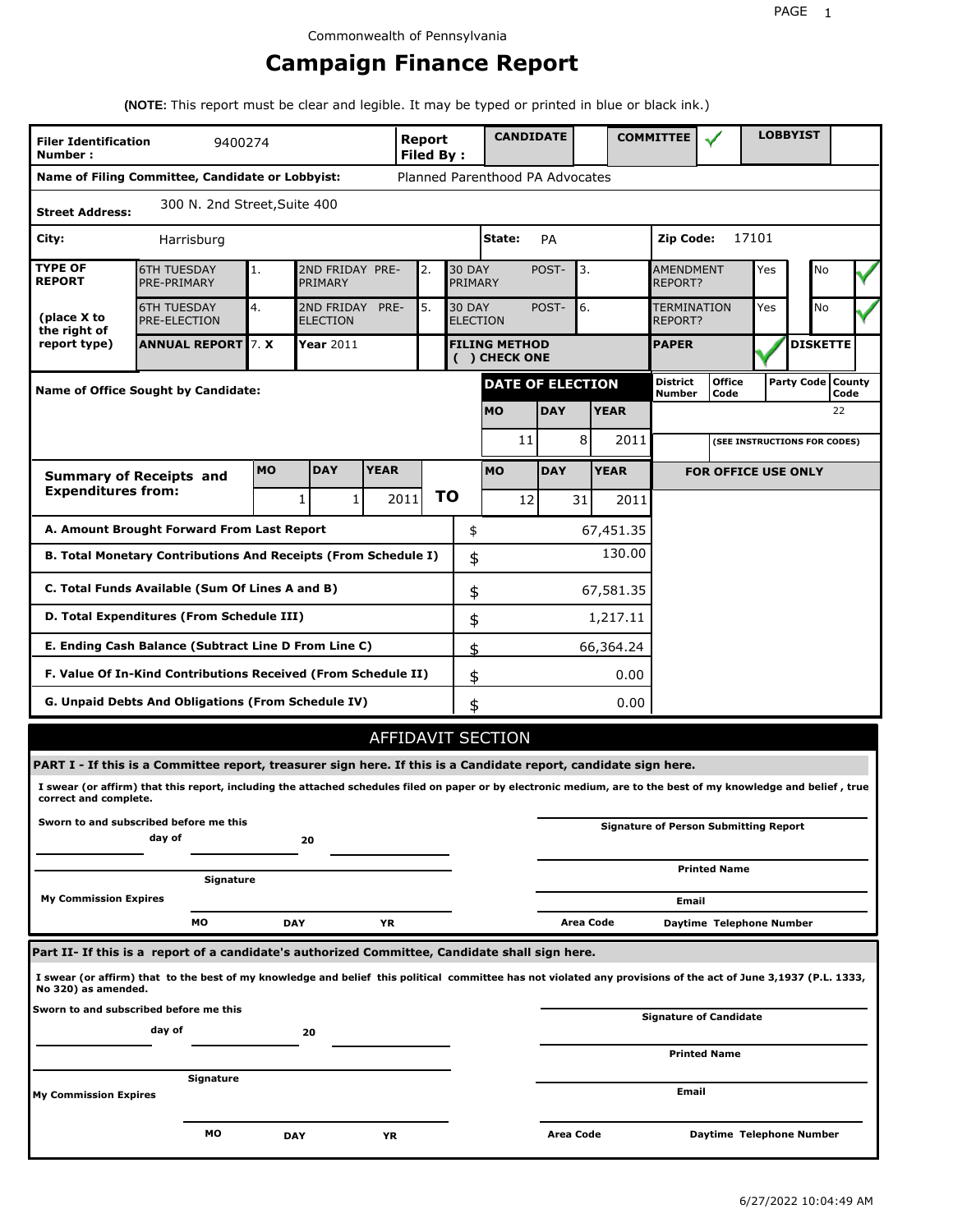## **SCHEDULE I CONTRIBUTIONS AND RECEIPTS Detailed Summary Page**

**Name of Filing Committee or Candidate Reporting Period Reporting Period** Planned Parenthood PA Advocates **From:** 1/1/2011 **To:** 12/31/2011 **1. Unitemized Contributions Received - \$ 50.00 or Less Per Contributor TOTAL for the Reporting Period (1) \$** 30.00 **2. Contributions Received - \$ 50.01 To \$250.00 (From Part A and Part B) TOTAL for the Reporting Period (2) Contributions Received From Political Committees (Part A) All Other Contributions (Part B) \$ \$ \$** 0.00 100.00 100.00 **3. Contributions Received Over \$250.00 (From Part C and Part D) TOTAL for the Reporting Period (3) Contributions Received From Political Committees (Part C) All Other Contributions (Part D) \$ \$ \$** 0.00 0.00 0.00 **4. Other Receipts, Refunds, Interest Earned, Returned Checks, Etc . (From Part E) TOTAL for the Reporting Period (4) \$** 0.00 **Total Monetary Contributions and Receipts During this Reporting Period (Add and enter amount totals from Boxes 1,2,3 and 4; also enter this amount on Page1, Report Cover Page, Item B.) \$** 130.00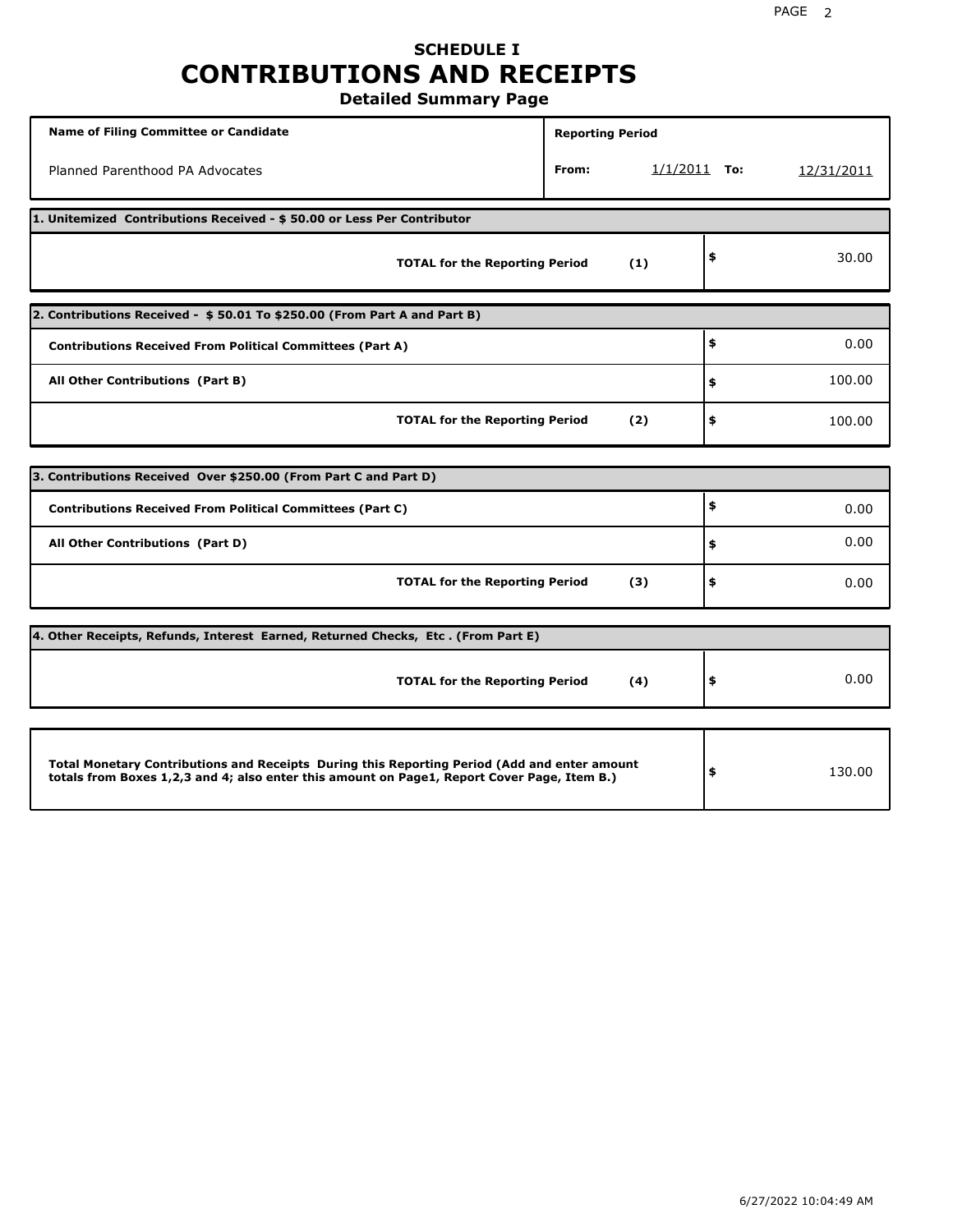PAGE 3

# **PART A CONTRIBUTIONS RECEIVED FROM POLITICAL COMMITTEES**

**\$50.01 TO \$250.00**

 **Use this Part to itemize only contributions received from political committees with an aggregate value from \$50.01 to \$250.00 in the reporting period.**

| Name of Filing Committee or Candidate      |              |                   |           | <b>Reporting Period</b> |             |    |                   |  |  |  |
|--------------------------------------------|--------------|-------------------|-----------|-------------------------|-------------|----|-------------------|--|--|--|
|                                            |              |                   | From:     |                         | To:         |    |                   |  |  |  |
|                                            |              |                   |           | <b>DATE</b>             |             |    | <b>AMOUNT</b>     |  |  |  |
| <b>Full Name of Contributing Committee</b> |              |                   | <b>MO</b> | <b>DAY</b>              | <b>YEAR</b> |    |                   |  |  |  |
| <b>Mailing Address</b>                     |              |                   |           |                         |             | \$ | 0.00              |  |  |  |
| City                                       | <b>State</b> | Zip Code (Plus 4) |           |                         |             |    |                   |  |  |  |
|                                            |              |                   |           |                         |             |    | <b>PAGE TOTAL</b> |  |  |  |
|                                            |              |                   |           |                         |             |    |                   |  |  |  |

**Enter Grand Total of Part A on Schedule I, Detailed Summary Page, Section 2.**

**\$** 0.00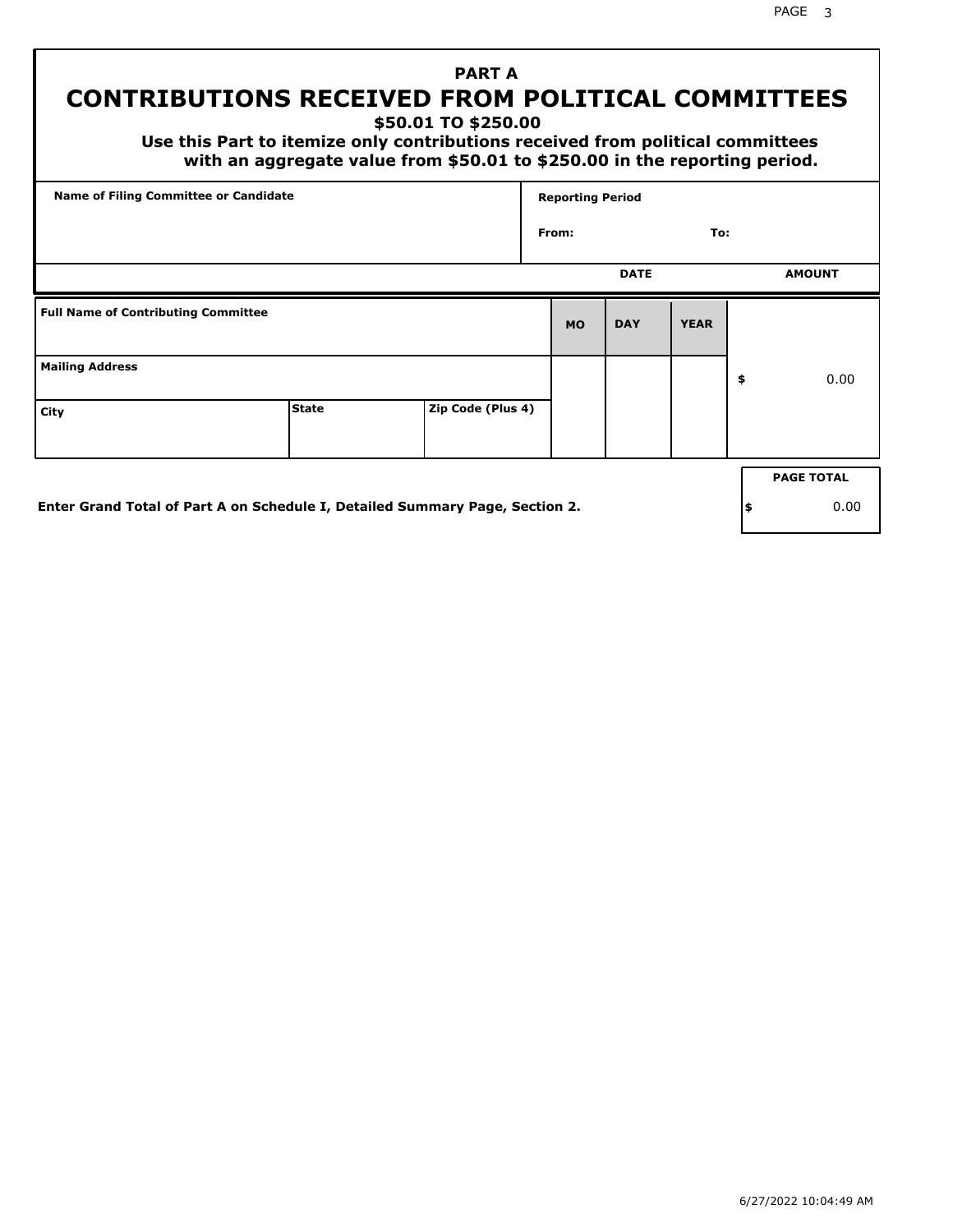| Use this Part to itemize all other contributions with an aggregate value from<br>(Exclude contributions from political committees reported in Part A) |              |  | <b>PART B</b><br><b>ALL OTHER CONTRIBUTIONS</b><br>\$50.01 TO \$250.00<br>\$50.01 to \$250.00 in the reporting period. |  |                         |             |             |                   |
|-------------------------------------------------------------------------------------------------------------------------------------------------------|--------------|--|------------------------------------------------------------------------------------------------------------------------|--|-------------------------|-------------|-------------|-------------------|
| <b>Name of Filing Committee or Candidate</b>                                                                                                          |              |  |                                                                                                                        |  | <b>Reporting Period</b> |             |             |                   |
| Planned Parenthood PA Advocates<br>From:                                                                                                              |              |  |                                                                                                                        |  |                         | 1/1/2011    | To:         | 12/31/2011        |
|                                                                                                                                                       |              |  |                                                                                                                        |  |                         | <b>DATE</b> |             | <b>AMOUNT</b>     |
| <b>Full Name of Contributor</b><br>Robert Lomison                                                                                                     |              |  |                                                                                                                        |  | <b>MO</b>               | <b>DAY</b>  | <b>YEAR</b> |                   |
| <b>Mailing Address</b><br>96 Carol Street                                                                                                             |              |  |                                                                                                                        |  |                         |             |             | \$<br>100.00      |
| City<br>New Cumberland                                                                                                                                | <b>State</b> |  | Zip Code (Plus 4)                                                                                                      |  | 12                      | 20          | 2011        |                   |
|                                                                                                                                                       | PA           |  | 17070                                                                                                                  |  |                         |             |             |                   |
|                                                                                                                                                       |              |  |                                                                                                                        |  |                         |             |             | <b>PAGE TOTAL</b> |
| Enter Grand Total of Part A on Schedule I, Detailed Summary Page, Section 2.                                                                          |              |  |                                                                                                                        |  |                         |             |             | \$<br>100.00      |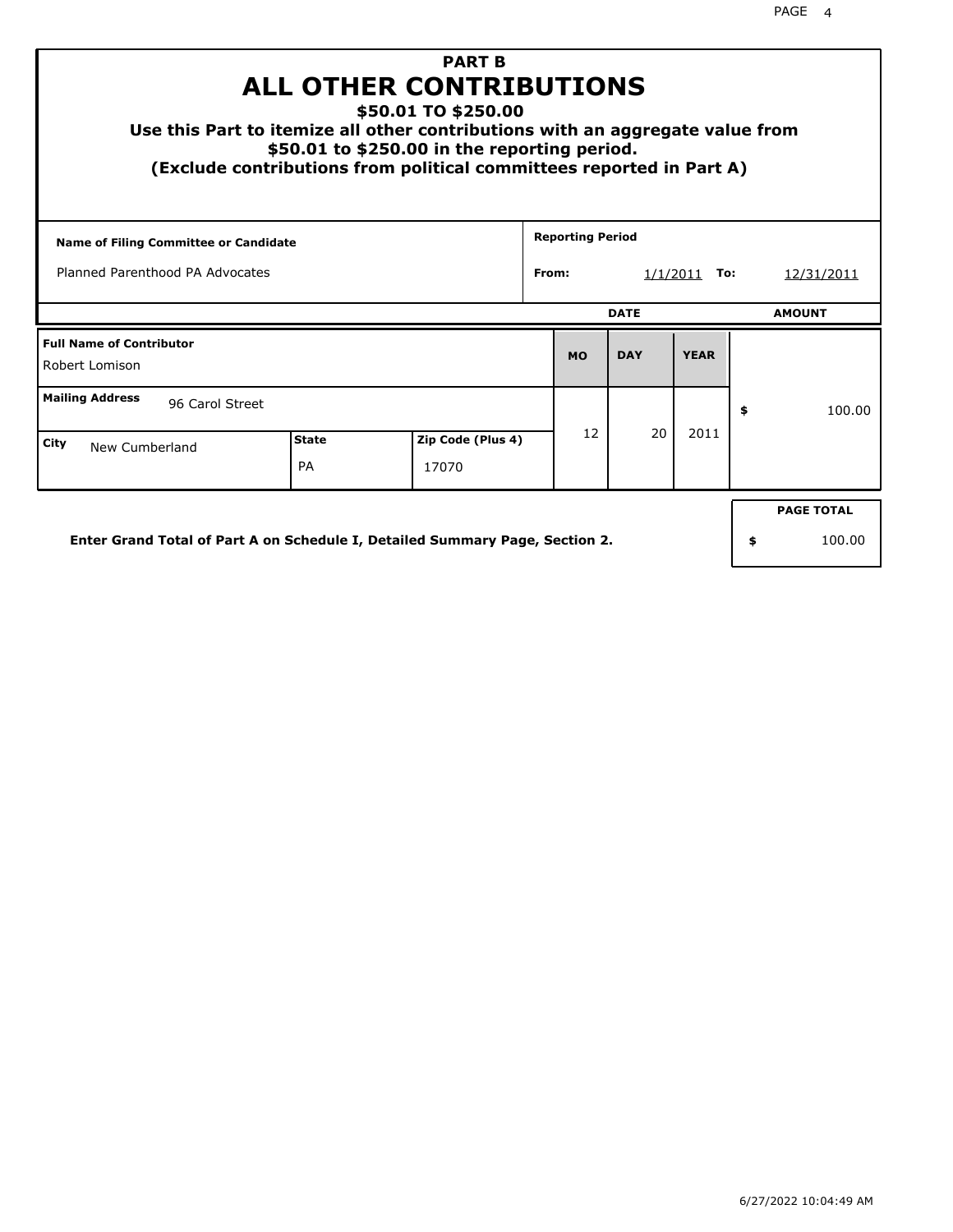# **PART C Contributions Received From Political Committees**

**OVER \$250.00**

 **Use this Part to itemize only contributions received from Political committees with an aggregate value from Over \$250.00 in the reporting period.**

| Name of Filing Committee or Candidate                                        |              |  |                   |             |            |             | <b>Reporting Period</b> |                   |  |  |  |  |  |
|------------------------------------------------------------------------------|--------------|--|-------------------|-------------|------------|-------------|-------------------------|-------------------|--|--|--|--|--|
|                                                                              |              |  | From:             |             |            | To:         |                         |                   |  |  |  |  |  |
|                                                                              |              |  |                   | <b>DATE</b> |            |             |                         | <b>AMOUNT</b>     |  |  |  |  |  |
| <b>Full Name of Contributing Committee</b>                                   |              |  |                   | <b>MO</b>   | <b>DAY</b> | <b>YEAR</b> |                         |                   |  |  |  |  |  |
| <b>Mailing Address</b>                                                       |              |  |                   |             |            |             | \$                      | 0.00              |  |  |  |  |  |
| City                                                                         | <b>State</b> |  | Zip Code (Plus 4) |             |            |             |                         |                   |  |  |  |  |  |
|                                                                              |              |  |                   |             |            |             |                         | <b>PAGE TOTAL</b> |  |  |  |  |  |
| Enter Grand Total of Part C on Schedule I, Detailed Summary Page, Section 3. |              |  |                   |             |            |             | \$                      | 0.00              |  |  |  |  |  |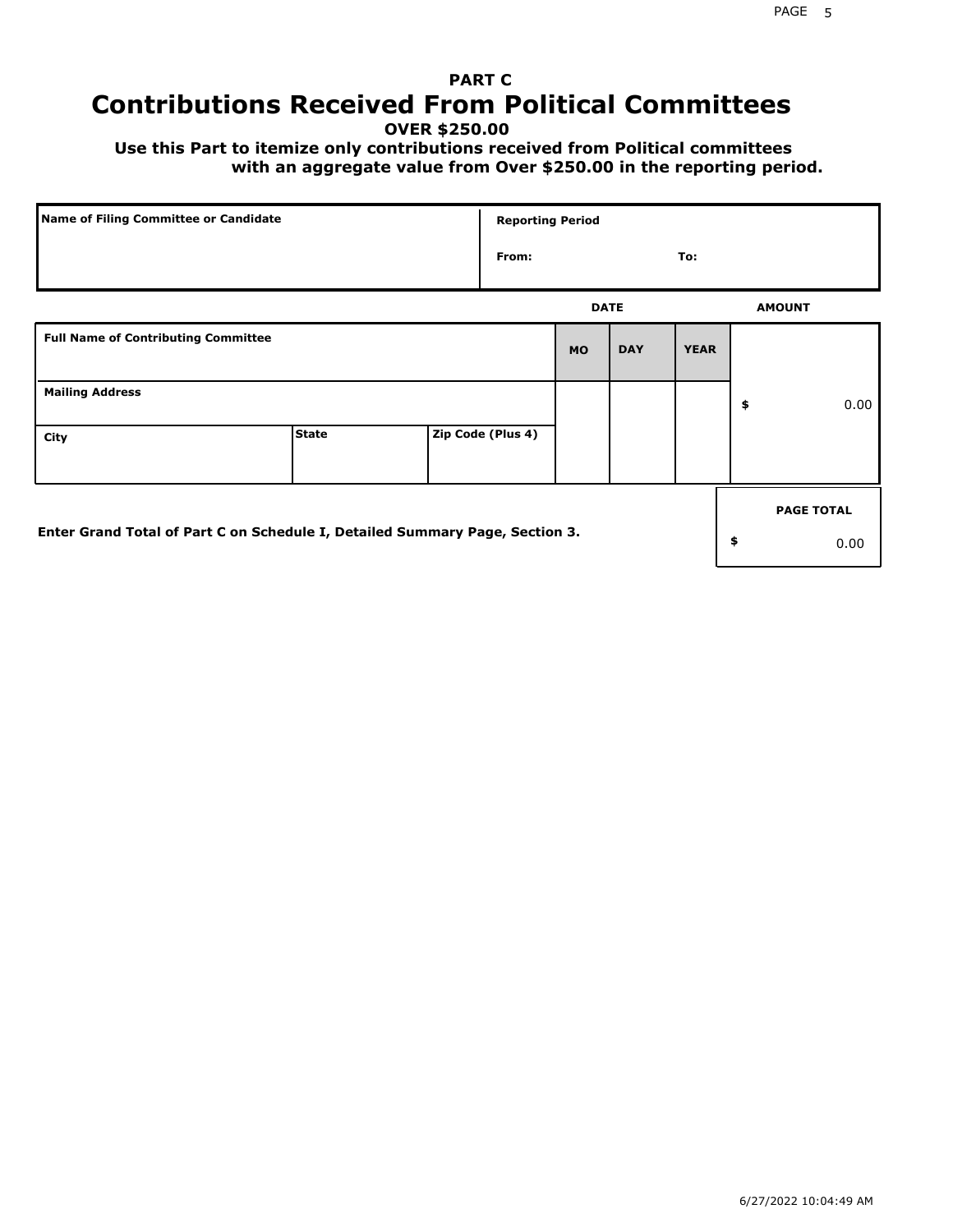## **PART D ALL OTHER CONTRIBUTIONS**

### **OVER \$250.00**

### **Use this Part to itemize all other contributions with an aggregate value of**

#### **over \$250.00 in the reporting period.**

#### **(Exclude contributions from political committees reported in Part C.)**

| Name of Filing Committee or Candidate | <b>Reporting Period</b> |     |
|---------------------------------------|-------------------------|-----|
|                                       | From:                   | To: |
|                                       |                         |     |

|                                                                              |              |                   |            | <b>DATE</b>  |             | <b>AMOUNT</b>     |                           |
|------------------------------------------------------------------------------|--------------|-------------------|------------|--------------|-------------|-------------------|---------------------------|
| <b>Full Name of Contributor</b>                                              |              |                   |            |              | <b>YEAR</b> |                   |                           |
| <b>Mailing</b><br><b>Address</b>                                             |              |                   |            |              |             | \$                | 0.00                      |
| City                                                                         | <b>State</b> | Zip Code (Plus 4) |            |              |             |                   |                           |
| <b>Employer Name</b>                                                         |              |                   | Occupation |              |             |                   |                           |
| <b>Employer Mailing Address/Principal Place of</b><br><b>Business</b>        |              | City              |            | <b>State</b> |             | Zip Code (Plus 4) |                           |
| Enter Grand Total of Part C on Schedule I, Detailed Summary Page, Section 3. |              |                   |            |              | \$          |                   | <b>PAGE TOTAL</b><br>0.00 |
|                                                                              |              |                   |            |              |             |                   |                           |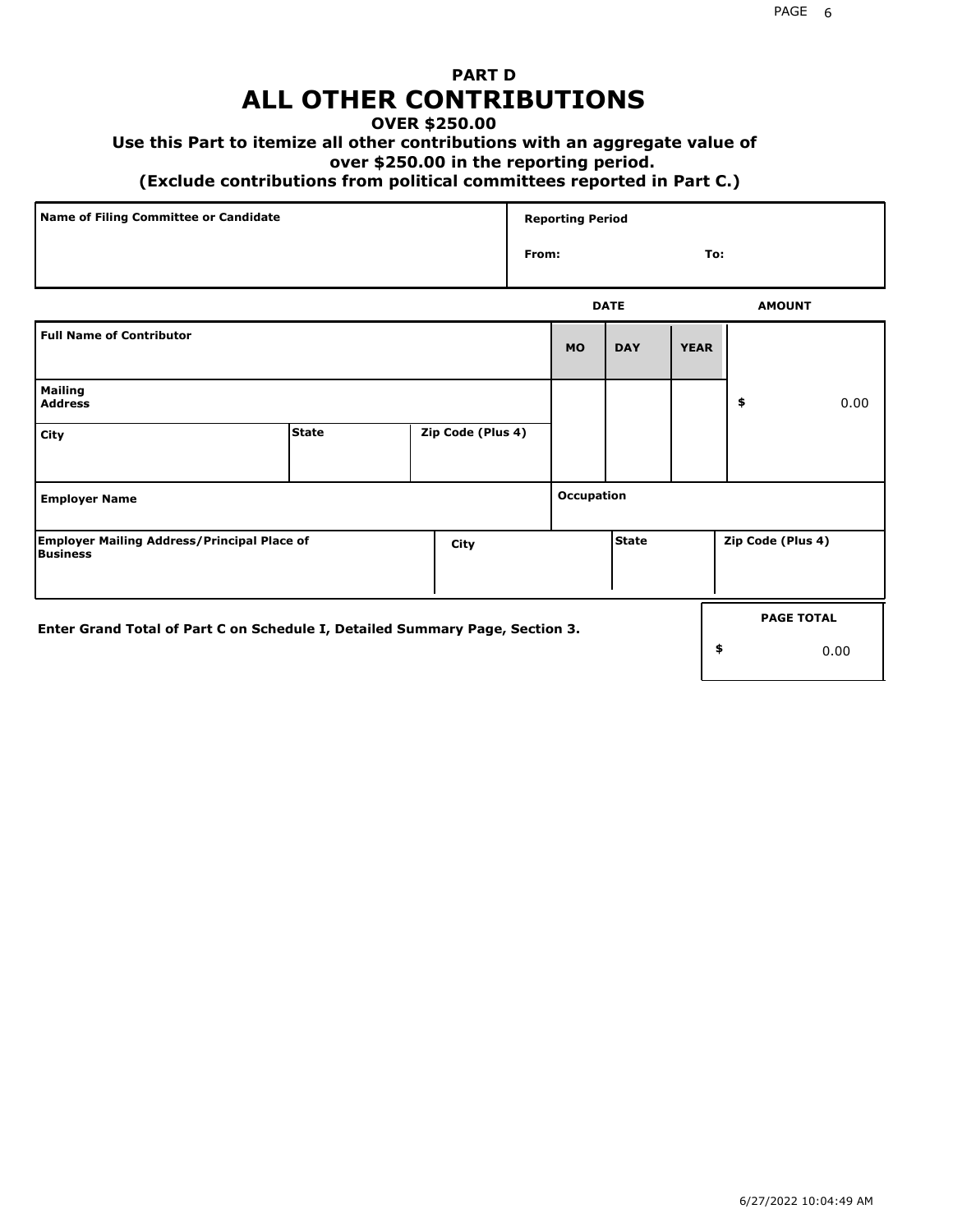## **PART E OTHER RECEIPTS**

#### **REFUNDS, INTEREST INCOME, RETURNED CHECKS, ETC.**

#### **Use this Part to report refunds received, interest earned, returned checks and**

## **prior expenditures that were returned to the filer.**

| Name of Filing Committee or Candidate                                        |              |                   |       | <b>Reporting Period</b> |             |             |                   |
|------------------------------------------------------------------------------|--------------|-------------------|-------|-------------------------|-------------|-------------|-------------------|
|                                                                              |              |                   | From: |                         |             | To:         |                   |
|                                                                              |              |                   |       |                         | <b>DATE</b> |             | <b>AMOUNT</b>     |
| <b>Full Name</b>                                                             |              |                   |       | <b>MO</b>               | <b>DAY</b>  | <b>YEAR</b> |                   |
| <b>Mailing Address</b>                                                       |              |                   |       |                         |             |             | \$<br>0.00        |
| City                                                                         | <b>State</b> | Zip Code (Plus 4) |       |                         |             |             |                   |
| <b>Receipt Description</b>                                                   |              |                   |       |                         |             |             |                   |
| Enter Grand Total of Part E on Schedule I, Detailed Summary Page, Section 4. |              |                   |       |                         |             |             | <b>PAGE TOTAL</b> |
|                                                                              |              |                   |       |                         |             |             | \$<br>0.00        |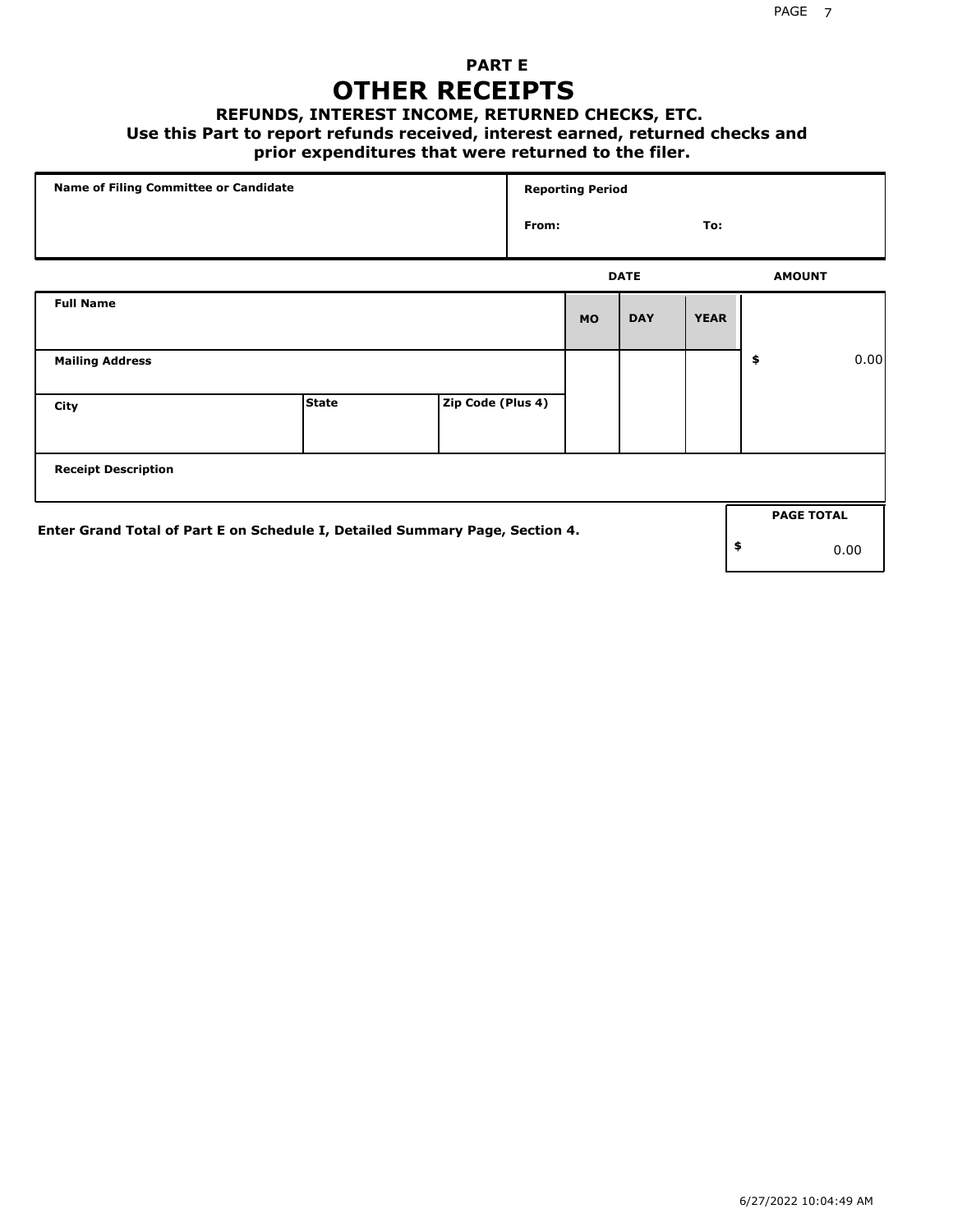### **SCHEDULE II IN-KIND CONTRIBUTIONS AND VALUABLE THINGS RECEIVED USE THIS SCHEDULE TO REPORT ALL IN-KIND CONTRIBUTIONS OF VALUABLE THINGS**

## **DURING THE REPORTING PERIOD.**

**Detailed Summary Page**

| <b>Name of Filing Committee or Candidate</b>                                                                                                                                | <b>Reporting Period</b> |                |            |
|-----------------------------------------------------------------------------------------------------------------------------------------------------------------------------|-------------------------|----------------|------------|
| Planned Parenthood PA Advocates                                                                                                                                             | From:                   | $1/1/2011$ To: | 12/31/2011 |
| 1. UNITEMIZED IN-KIND CONTRIBUTIONS RECEIVED - VALUE OF \$50.00 OR LESS PER CONTRIBUTOR                                                                                     |                         |                |            |
| <b>TOTAL for the Reporting Period</b>                                                                                                                                       | (1)                     | \$             | 0.00       |
| 2. IN-KIND CONTRIBUTIONS RECEIVED - VALUE OF \$50.01 TO \$250.00 (FROM PART F)                                                                                              |                         |                |            |
| <b>TOTAL for the Reporting Period</b>                                                                                                                                       | (2)                     | \$             | 0.00       |
| 3. IN-KIND CONTRIBUTION RECIEVED - VALUE OVER \$250.00 (FROM PART G)                                                                                                        |                         |                |            |
| <b>TOTAL for the Reporting Period</b>                                                                                                                                       | (3)                     | \$             | 0.00       |
| TOTAL VALUE OF IN-KIND CONTRIBUTIONS DURING THIS REPORTING PERIOD (Add and enter<br>amount totals from Boxes 1,2, and 3; also enter on Page 1, Reports Cover Page, Item F.) |                         | \$             | 0.00       |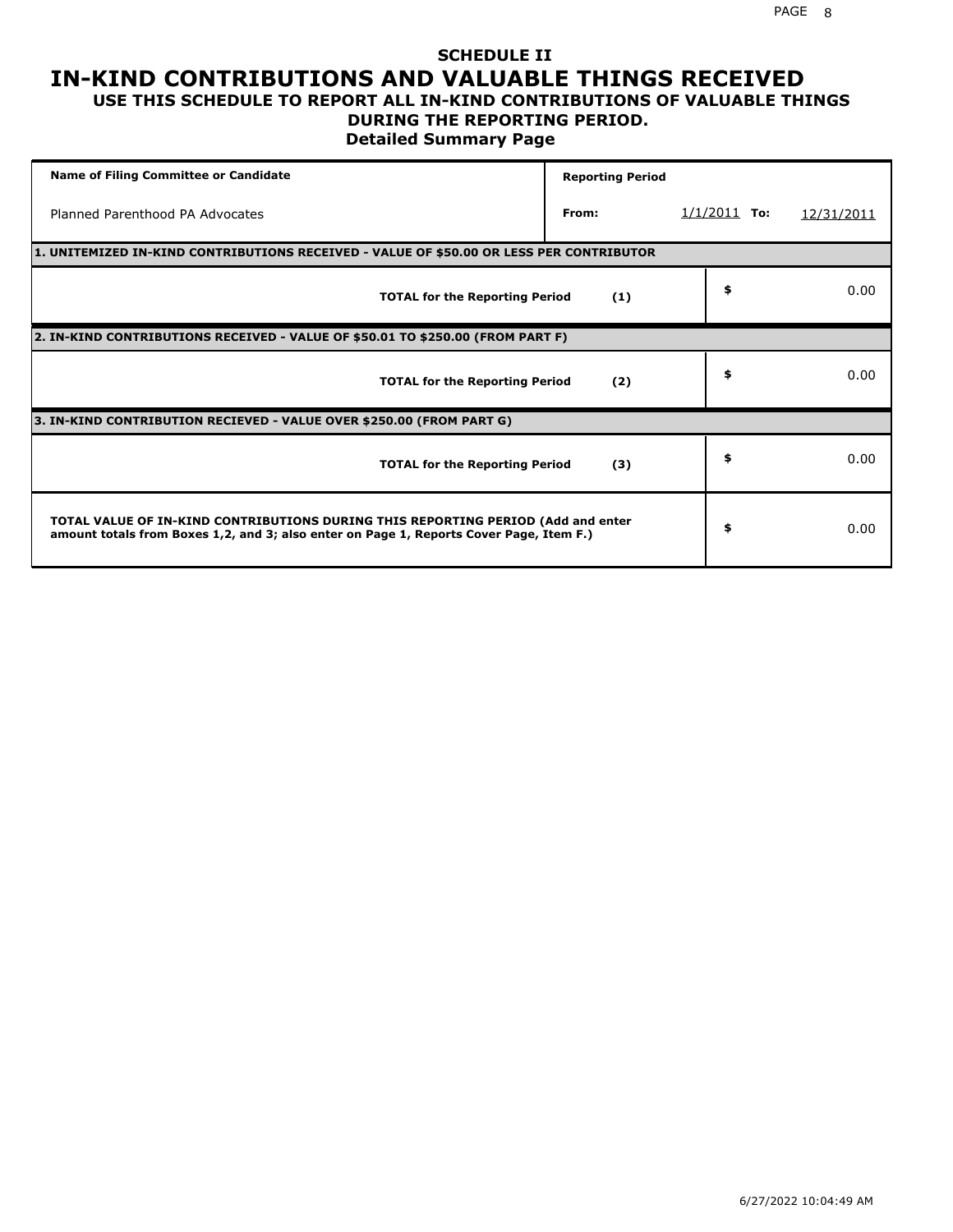## **SCHEDULE II PART F IN-KIND CONTRIBUTIONS RECEIVED**

## **VALUE OF \$50.01 TO \$250.00**

| Name of Filing Committee or Candidate                                                                         |              |                   | <b>Reporting Period</b> |             |             |                   |      |  |
|---------------------------------------------------------------------------------------------------------------|--------------|-------------------|-------------------------|-------------|-------------|-------------------|------|--|
| From:                                                                                                         |              |                   |                         |             |             | To:               |      |  |
|                                                                                                               |              |                   |                         | <b>DATE</b> |             | <b>AMOUNT</b>     |      |  |
| <b>Full Name of Contributor</b>                                                                               |              |                   | <b>MO</b>               | <b>DAY</b>  | <b>YEAR</b> |                   |      |  |
| <b>Mailing Address</b>                                                                                        |              |                   |                         |             |             | \$                | 0.00 |  |
| City                                                                                                          | <b>State</b> | Zip Code (Plus 4) |                         |             |             |                   |      |  |
| <b>Description of Contribution:</b>                                                                           |              |                   |                         |             |             |                   |      |  |
| Enter Grand Total of Part F on Schedule II, In-Kind Contributions Detailed Summary Page,<br><b>Section 2.</b> |              |                   |                         |             |             | <b>PAGE TOTAL</b> |      |  |
|                                                                                                               |              |                   |                         |             | \$          |                   | 0.00 |  |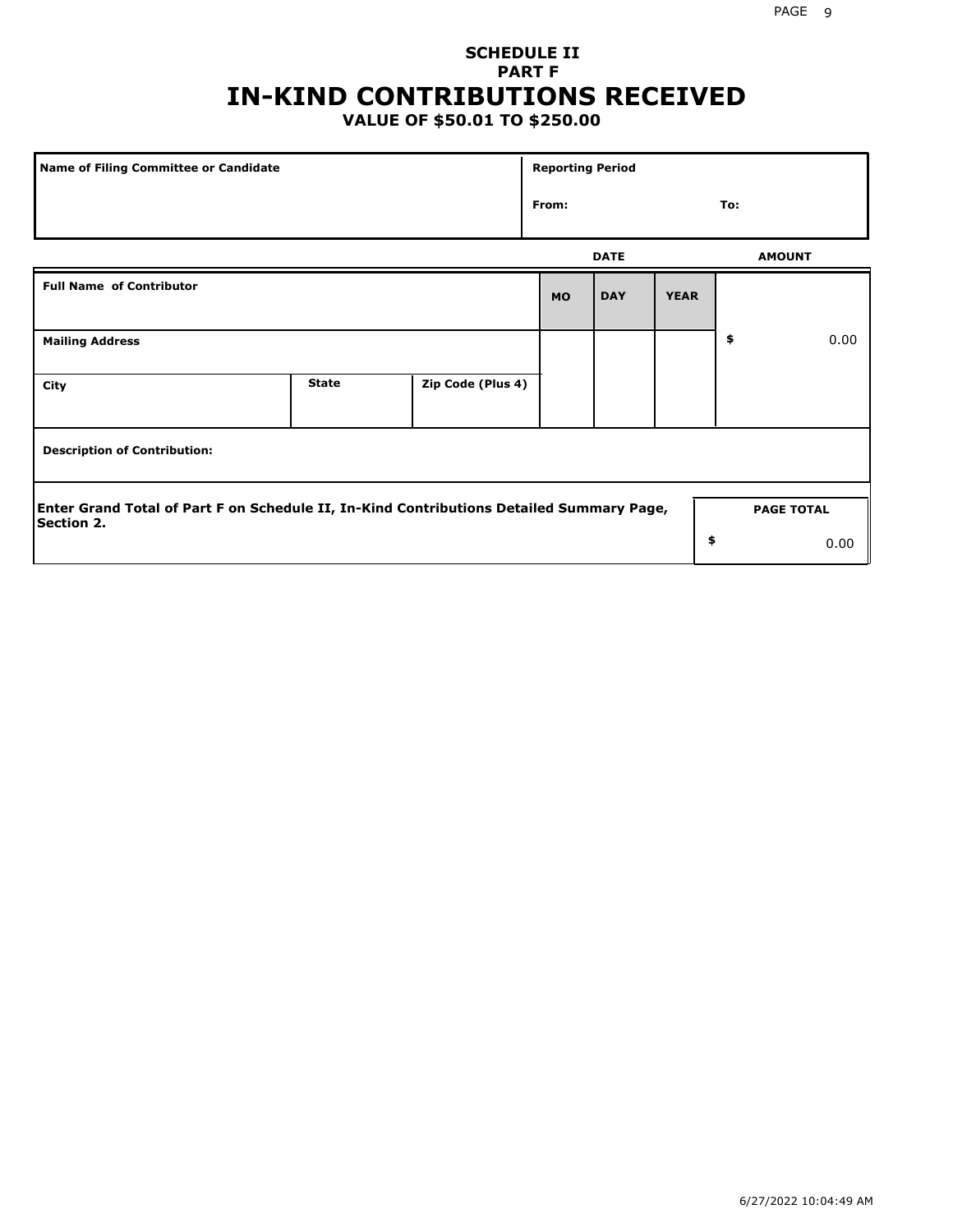## **SCHEDULE II PART G IN-KIND CONTRIBUTIONS RECEIVED VALUE OVER \$250.00**

| Name of Filing Committee or Candidate                                                         |              |  |                  | <b>Reporting Period</b> |    |                   |             |                                    |    |               |
|-----------------------------------------------------------------------------------------------|--------------|--|------------------|-------------------------|----|-------------------|-------------|------------------------------------|----|---------------|
|                                                                                               |              |  |                  |                         |    | From:<br>To:      |             |                                    |    |               |
|                                                                                               |              |  |                  |                         |    |                   | <b>DATE</b> |                                    |    | <b>AMOUNT</b> |
| <b>Full Name of Contributor</b>                                                               |              |  |                  |                         |    | <b>MO</b>         | <b>DAY</b>  | <b>YEAR</b>                        |    |               |
| <b>Mailing Address</b>                                                                        |              |  |                  |                         |    |                   |             |                                    | \$ | 0.00          |
| City                                                                                          | <b>State</b> |  | Zip Code(Plus 4) |                         |    |                   |             |                                    |    |               |
| <b>Employer of Contributor</b>                                                                |              |  |                  |                         |    | <b>Occupation</b> |             |                                    |    |               |
| <b>State</b><br><b>Employer Mailing Address/Principal Place of</b><br>City<br><b>Business</b> |              |  |                  |                         | 4) | Zip Code(Plus     |             | <b>Description of Contribution</b> |    |               |

| <b>Enter Grand Total of Part G on Schedule II, In-Kind Contributions Detailed</b> |  | <b>PAGE TOTAL</b> |
|-----------------------------------------------------------------------------------|--|-------------------|
| <b>Summary Page, Section 3.</b>                                                   |  | 0.00              |
|                                                                                   |  |                   |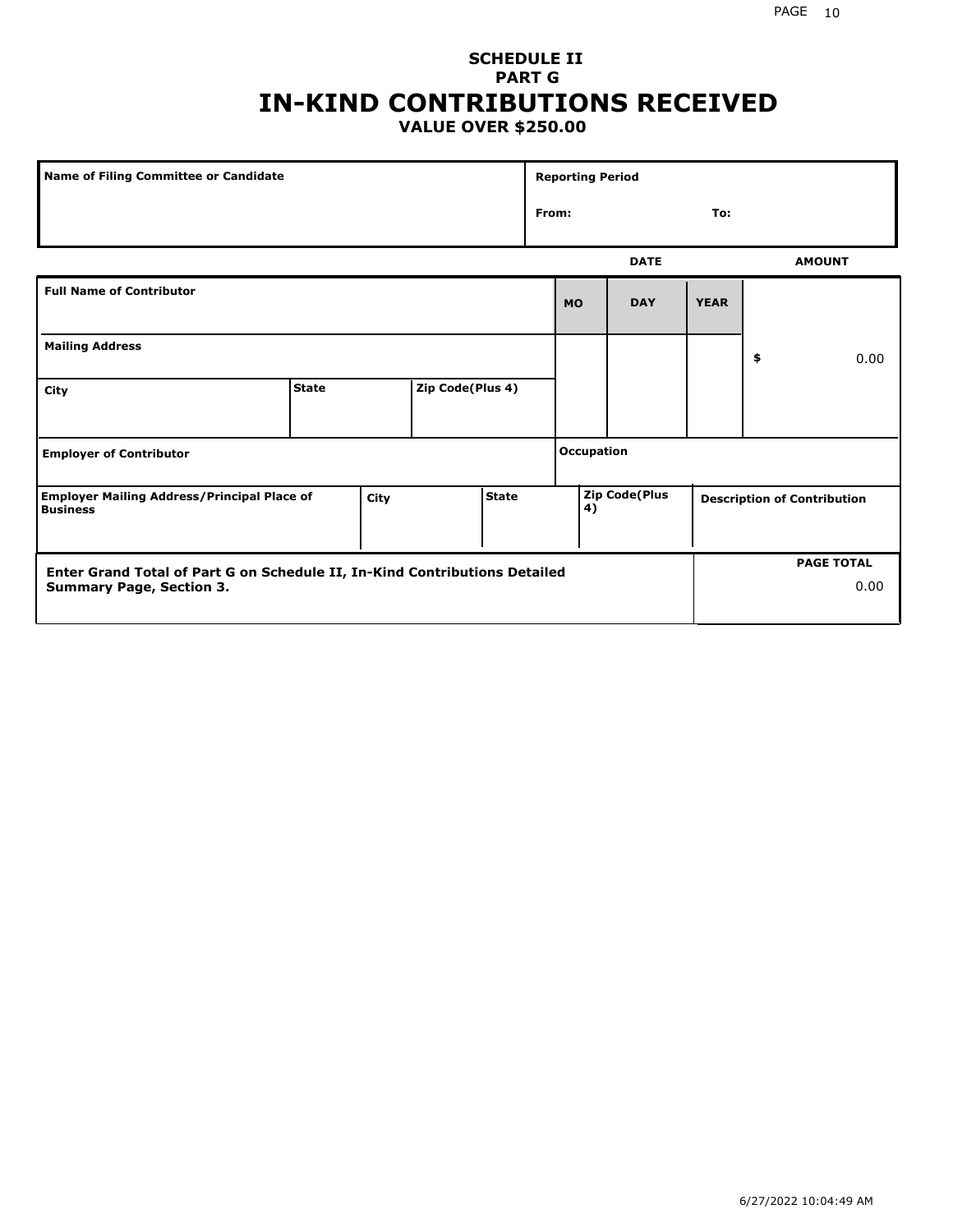# **SCHEDULE III STATEMENT OF EXPENDITURES**

|                                                                        | Name of Filing Committee or Candidate |                            |                                                            |                                                             |             |     |               |  |
|------------------------------------------------------------------------|---------------------------------------|----------------------------|------------------------------------------------------------|-------------------------------------------------------------|-------------|-----|---------------|--|
| Planned Parenthood PA Advocates                                        |                                       |                            | From                                                       |                                                             | 1/1/2011    | To: | 12/31/2011    |  |
|                                                                        |                                       |                            |                                                            | <b>DATE</b>                                                 |             |     | <b>AMOUNT</b> |  |
| <b>To Whom Paid</b><br>Friends of Chuck McIlhinney                     |                                       |                            | <b>MO</b>                                                  | <b>DAY</b>                                                  | <b>YEAR</b> |     |               |  |
| <b>Mailing Address</b><br>PO Box 2014                                  |                                       |                            | 12                                                         | 19                                                          | 2011        | \$  | 500.00        |  |
| City<br>Doylestown                                                     | <b>State</b><br>PA                    | Zip Code (Plus 4)<br>18901 | <b>Description of Expenditure</b><br><b>Attended Event</b> |                                                             |             |     |               |  |
| <b>To Whom Paid</b><br>The Phillips Group                              |                                       |                            |                                                            | <b>DAY</b>                                                  | <b>YEAR</b> |     |               |  |
| <b>Mailing Address</b><br>PO Box 61020                                 |                                       |                            |                                                            | 1                                                           | 2011        | \$  | 31.66         |  |
| <b>State</b><br>Zip Code (Plus 4)<br>City<br>Harrisburg<br>PA<br>17106 |                                       |                            |                                                            | <b>Description of Expenditure</b><br>Purchase Deposit Stamp |             |     |               |  |
| <b>To Whom Paid</b><br>Planned Parenthood PA Advocates                 |                                       |                            | <b>MO</b>                                                  | <b>DAY</b>                                                  | <b>YEAR</b> |     |               |  |
| <b>Mailing Address</b><br>1514 N 2nd Street                            |                                       |                            | 11                                                         | 30                                                          | 2011        | \$  | 37.51         |  |
| City<br>Harrisburg                                                     | <b>State</b><br>PA                    | Zip Code (Plus 4)<br>17102 |                                                            | <b>Description of Expenditure</b><br>reimbursement expense  |             |     |               |  |
| <b>To Whom Paid</b><br>Mike Sturla for State Representative            |                                       |                            | <b>MO</b>                                                  | <b>DAY</b>                                                  | <b>YEAR</b> |     |               |  |
| <b>Mailing Address</b><br>PO Box 391                                   |                                       |                            | $11\,$                                                     | 29                                                          | 2011        | \$  | 250.00        |  |
| City<br>Harrisburg                                                     | <b>State</b><br>PA                    | Zip Code (Plus 4)<br>17108 | <b>Attened Event</b>                                       | <b>Description of Expenditure</b>                           |             |     |               |  |
| <b>To Whom Paid</b><br>Planned Parenthood PA Advocates                 |                                       |                            | <b>MO</b>                                                  | <b>DAY</b>                                                  | <b>YEAR</b> |     |               |  |
| <b>Mailing Address</b><br>1514 N 2nd Street                            |                                       |                            |                                                            | 14                                                          | 2011        | \$  | 44.34         |  |
| City<br>Harrisburg                                                     | <b>State</b><br>PA                    | Zip Code (Plus 4)<br>17102 |                                                            | <b>Description of Expenditure</b><br>Salary Allocation      |             |     |               |  |